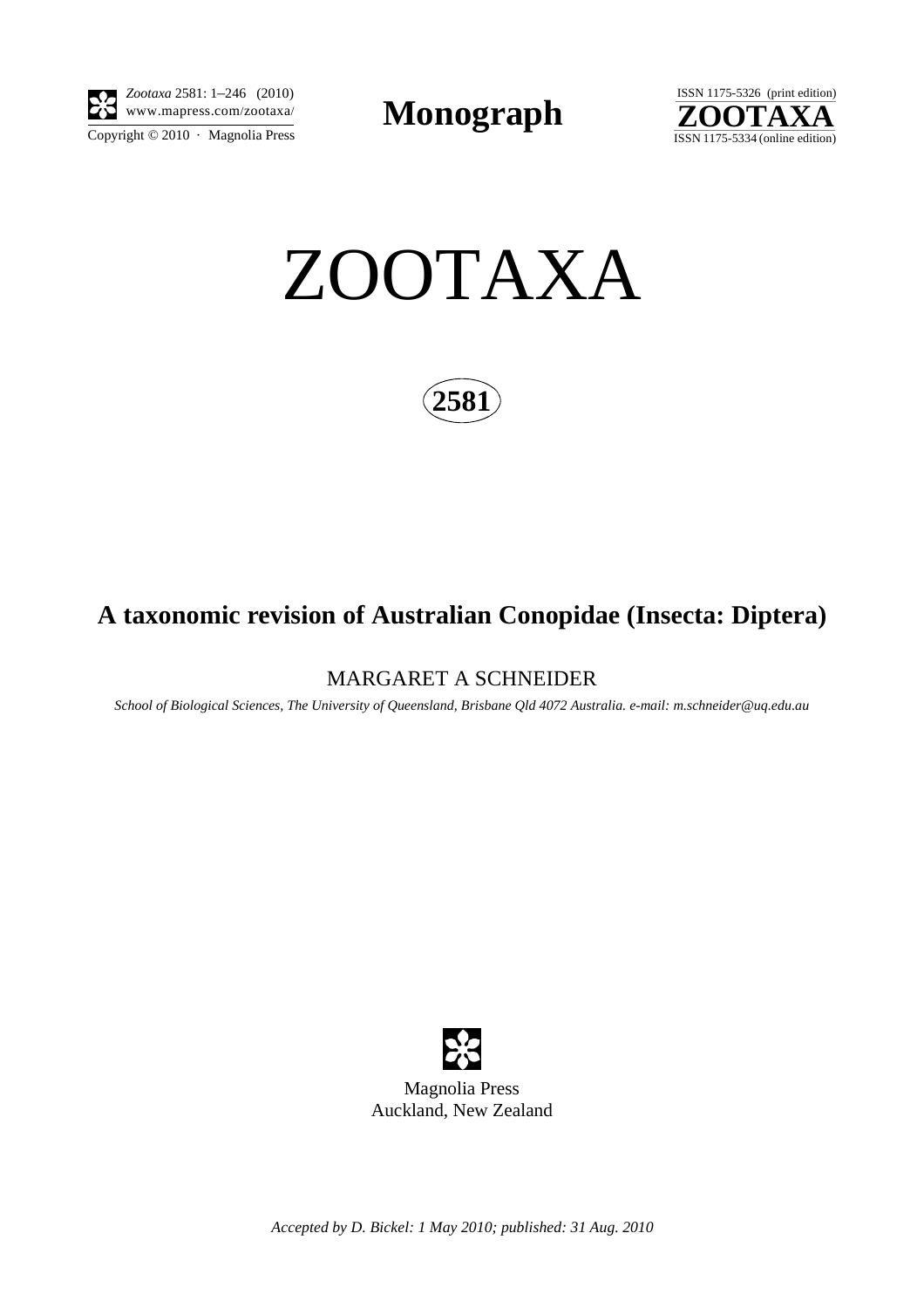# MARGARET A SCHNEIDER **A taxonomic revision of Australian Conopidae (Insecta: Diptera)** (*Zootaxa* 2581)

246 pp.; 30 cm. 31 Aug. 2010 ISBN 978-1-86977-557-5 (paperback) ISBN 978-1-86977-558-2 (Online edition)

FIRST PUBLISHED IN 2010 BY Magnolia Press P.O. Box 41-383 Auckland 1346 New Zealand e-mail: zootaxa@mapress.com http://www.mapress.com/zootaxa/

### © 2010 Magnolia Press

All rights reserved.

No part of this publication may be reproduced, stored, transmitted or disseminated, in any form, or by any means, without prior written permission from the publisher, to whom all requests to reproduce copyright material should be directed in writing.

This authorization does not extend to any other kind of copying, by any means, in any form, and for any purpose other than private research use.

ISSN 1175-5326 (Print edition) ISSN 1175-5334 (Online edition)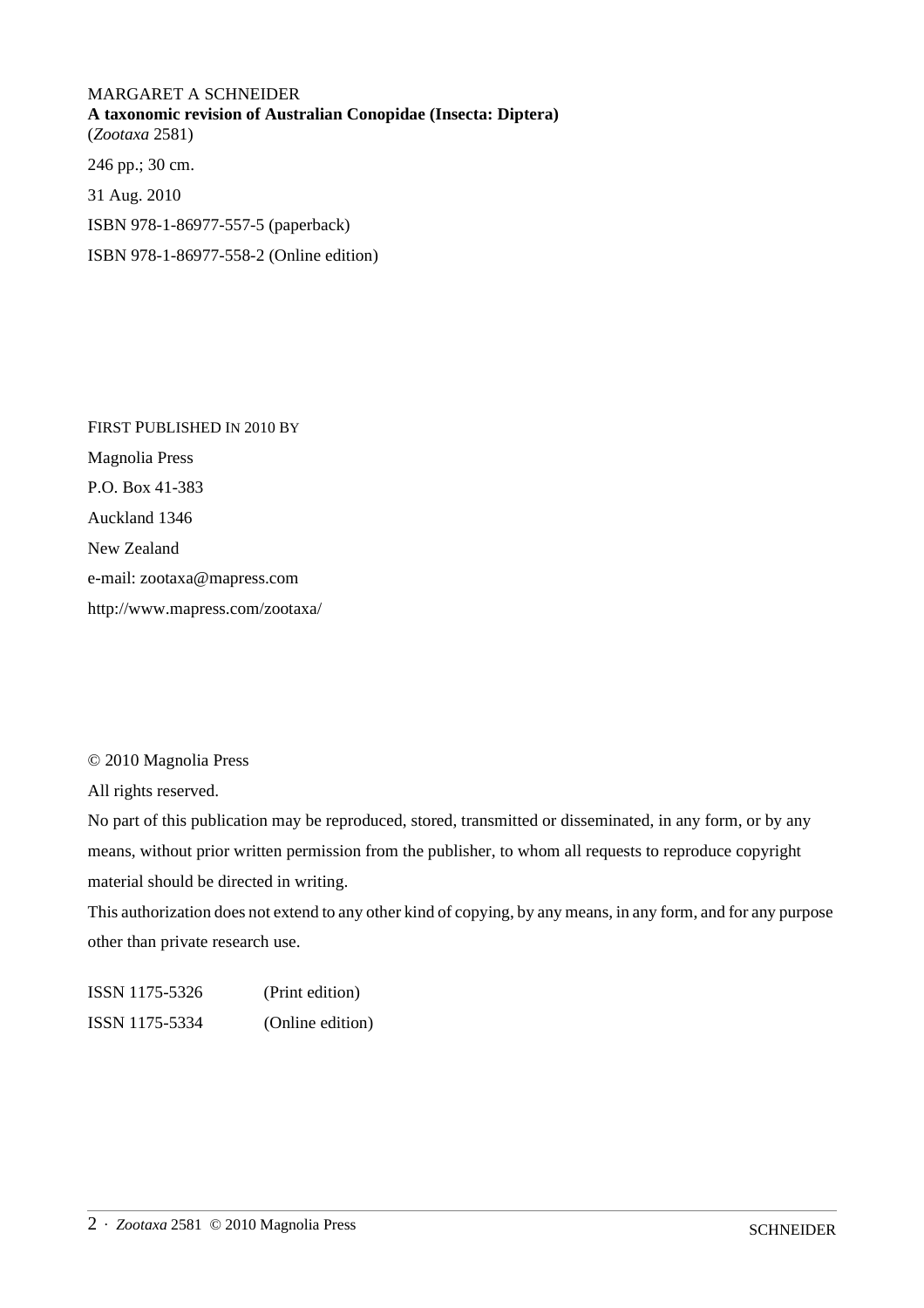### **Table of contents**

|  | 1.2.1      |  |  |  |  |  |
|--|------------|--|--|--|--|--|
|  | 1.2.2      |  |  |  |  |  |
|  | 1.2.3      |  |  |  |  |  |
|  |            |  |  |  |  |  |
|  |            |  |  |  |  |  |
|  |            |  |  |  |  |  |
|  |            |  |  |  |  |  |
|  |            |  |  |  |  |  |
|  |            |  |  |  |  |  |
|  |            |  |  |  |  |  |
|  |            |  |  |  |  |  |
|  |            |  |  |  |  |  |
|  |            |  |  |  |  |  |
|  | 3. Anatomy |  |  |  |  |  |
|  | 3.1 Head   |  |  |  |  |  |
|  | 3.1.1      |  |  |  |  |  |
|  | 3.1.2      |  |  |  |  |  |
|  |            |  |  |  |  |  |
|  | 3.2.1      |  |  |  |  |  |
|  | 3.2.2      |  |  |  |  |  |
|  | 3.2.3      |  |  |  |  |  |
|  | 3.2.4      |  |  |  |  |  |
|  |            |  |  |  |  |  |
|  | 3.3.1      |  |  |  |  |  |
|  | 3.3.2      |  |  |  |  |  |
|  |            |  |  |  |  |  |
|  | 3.4.1      |  |  |  |  |  |
|  | 3.4.2      |  |  |  |  |  |
|  | 3.4.3      |  |  |  |  |  |
|  | 3.4.4      |  |  |  |  |  |
|  |            |  |  |  |  |  |
|  |            |  |  |  |  |  |
|  |            |  |  |  |  |  |
|  |            |  |  |  |  |  |
|  |            |  |  |  |  |  |
|  | 4.2.1      |  |  |  |  |  |
|  | 4.2.2      |  |  |  |  |  |
|  | 4.2.3      |  |  |  |  |  |
|  | 4.2.4      |  |  |  |  |  |
|  |            |  |  |  |  |  |
|  | 4.3.1      |  |  |  |  |  |
|  | 4.3.2      |  |  |  |  |  |
|  | 4.3.3      |  |  |  |  |  |
|  |            |  |  |  |  |  |
|  | 4.4.1      |  |  |  |  |  |
|  | 4.4.2      |  |  |  |  |  |
|  | 4.4.3      |  |  |  |  |  |
|  |            |  |  |  |  |  |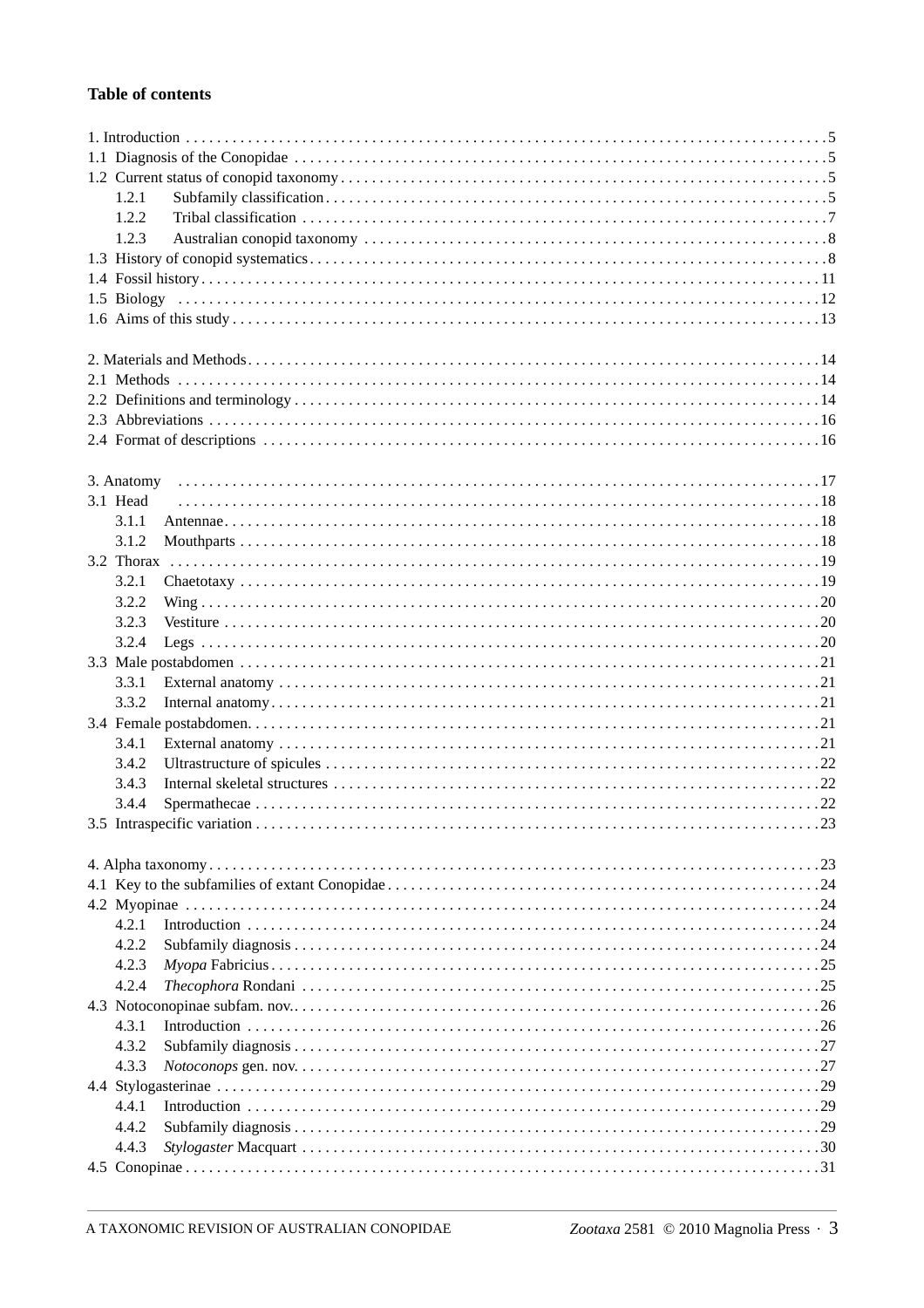| 4.5.1      |  |
|------------|--|
| 4.5.2      |  |
| 4.5.3      |  |
| 4.5.4      |  |
| 4.5.5      |  |
| 4.5.6      |  |
| 4.5.7      |  |
| 4.5.8      |  |
| 4.5.9      |  |
|            |  |
|            |  |
|            |  |
|            |  |
|            |  |
|            |  |
|            |  |
|            |  |
|            |  |
|            |  |
|            |  |
|            |  |
|            |  |
|            |  |
|            |  |
| References |  |
|            |  |

#### **Abstract**

A taxonomic revision of the Australian Conopidae is presented. Nineteen genera in four subfamilies are recognised. The Stylogasterinae are represented by the cosmopolitan genus *Stylogaster* Macquart and the Myopinae by *Myopa* Fabricius and *Thecophora* Rondani. A monotypic genus, *Notoconops* gen. nov., is described and placed in a new subfamily, Notoconopinae. The remaining fifteen Australian genera are assigned to the Conopinae. *Australoconops* Camras, *Chrysidiomyia* Kröber, *Conops* Linnaeus, *Delkeskampomyia* Kröber, *Heteroconops* Kröber, *Microconops* Kröber, *Neoconops* Kröber, *Pleurocerina* Macquart, *Physocephala* Schiner, *Smartiomyia* Kröber and *Stenoconops* Kröber are redescribed. Four new conopine genera are described: *Atrichoparia*; *Camrasiconops*; *Setosiconops*; and *Tanyconops*, with the following resultant new combinations: *Atrichoparia curticornis* (Kröber) (from *Heteroconops*); *Camrasiconops ater* (Camras) and *Ca. rufofemoris* (Camras) (from *Microconops*); and *Setosiconops robustus* (Kröber) (from *Neoconops*). *Callosiconops* Kröber and *Paraconops* Kröber are regarded as junior synonyms of *Chrysidiomyia* and *Pleurocerina* respectively with the following resultant new combinations: *Chrysidiomyia hirsuta* (Kröber), *Pleurocerina aristalis* (Camras), *P. longicornis* (Kröber), *P. nigrifacies* (Kröber), *P. similis* (Kröber), *P. turneri* (Camras).

A total of 100 species of Australian Conopidae are now recognised. No new species of Myopinae or Stylogasterinae are described. Representative species only of *Atrichoparia*, *Camrasiconops*, *Heteroconops* and *Microconops* are described. All species of the other 12 genera are described or redescribed. These include the following 45 new species,: *Australoconops aglaos*, *A. aurantius, A. balteus, A. breviplatus, A. brunneus, A. camrasi, A. cantrelli, A. elegans, A. fulvitarsus, A. furvus, A. nebrias, A. neuter, A. pallorivittus, A. phaeomeros, A. ruficrus, A. vespoides; Chrysidiomyia rugifrons, C. setosa; Conops aureolus, C. badius, C. chvalai, C. sparsus; Heteroconops carnarvonensis; Neoconops brevistylus, N. glaber; Notoconops alexanderi, Pleurocerina aquila, P. brevis, P. chrysopyga, P. lamellata, P. lutea,*